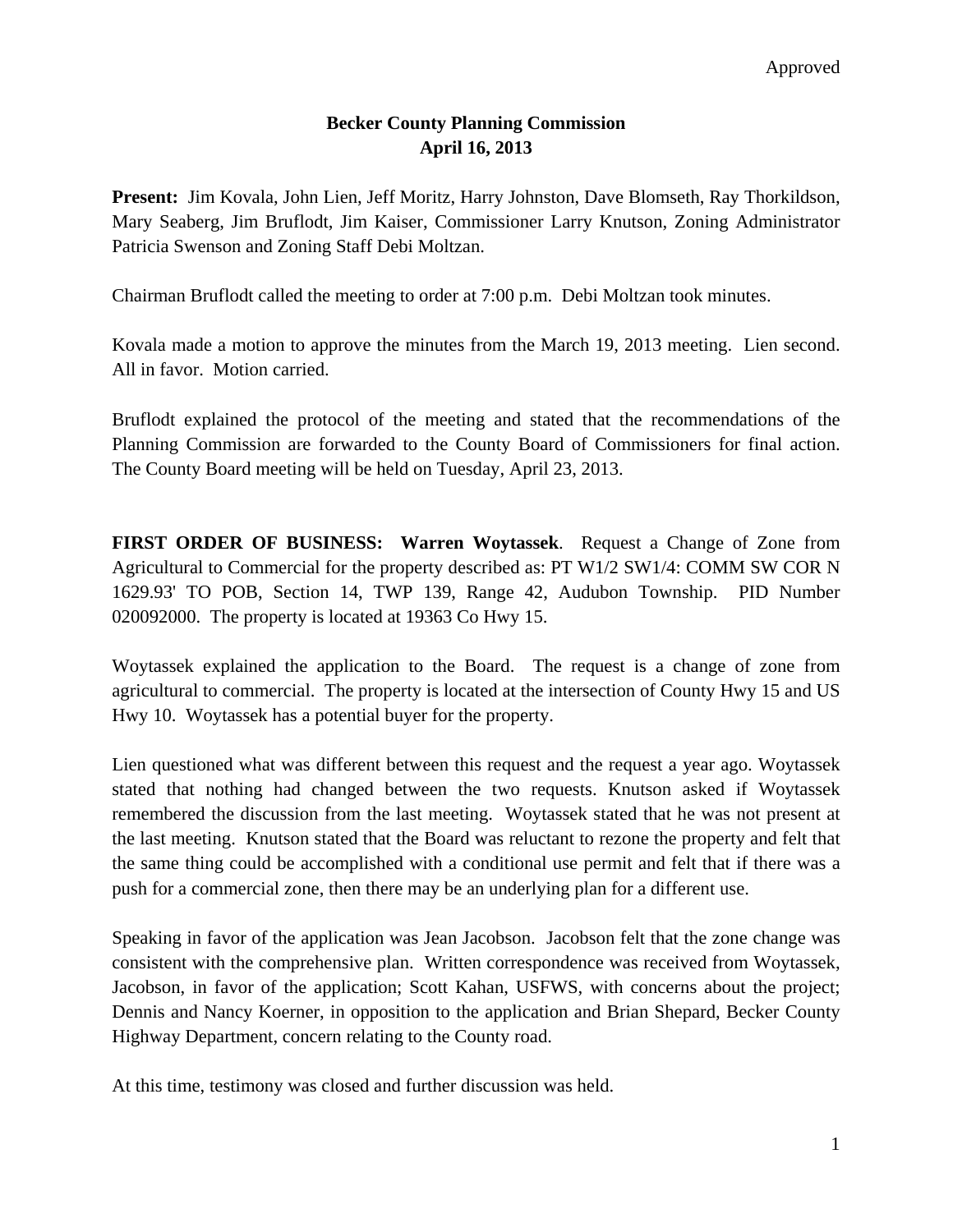Bruflodt felt that this was a great location for a commercial use, but felt that the same thing could be accomplished by a conditional use permit and that this could be considered as spot zoning. Blomseth felt that the location was compatible for commercial since it was on the Hwy 10 corridor and that other agencies help control businesses (MPCA, etc.). Kaiser stated that five (5) types of commercial uses are allowed in a commercial zone and anything else would require a conditional use permit; nothing in the Ordinance states that you need control of the business. Knutson stated that zoning regulations are all about control. Lien had concerns about the environmental sensitivity of the area and felt that a conditional use permit could address the goals of the comprehensive plan. Kovala stated that Hwy 10 is mostly commercial. Seaberg felt that traffic would not be a concern at this time. Johnston felt it would a good fit, but was concerned about the wetlands.

**Motion:** Kaiser made a motion to approve the change of zone from agricultural to commercial based on the fact that it is compatible with the surrounding area. Kovala second. All in favor except Lien and Thorkildson. Majority in favor. Motion carried. Zone change recommended for approval.

**SECOND ORDER OF BUSINESS: Jeffrey Laliberte.** Request a Conditional Use Permit to replace an existing retaining wall along the shoreline, per plan submitted, for the property described as: Lot 4, Block 1, Wermager Beach 1<sup>st</sup> Addition, Section 14, TWP 138, Range 43, Cormorant Township. PID Number 061143000. The property is located on Big Cormorant Lake at 15795 Wermager Beach Rd.

Laliberte and Rich Lahren, Hebron Landscaping, explained the application to the Board. Several changes have been made to the plan since the last presentation. Some of the changes were to move the wall seven (7) feet further from the lake, patio moved to the center of the lot and reduced in size; remove the existing lakeside patio completely; construct a two tiered wall to support the weight of the soil, slow down the run off from the hill; install a berm and native plants to help reduce runoff. The new wall, even though two tiered, would be the same height and length as the existing wall. Lahren felt that this addressed the criteria of the Ordinance and was the best fit for the lot. Laliberte stated that he inherited the problem, which was created in the early 1990's and if the wall were to be completely removed, there would be a 5ft drop to the lake and run off would be increased into the lake. Kaiser asked Lahren to explain the berm and buffers proposed. Lien questioned if the patio was being affected by the erosion from the water coming down the hill or the wave and ice action from the lake coming up.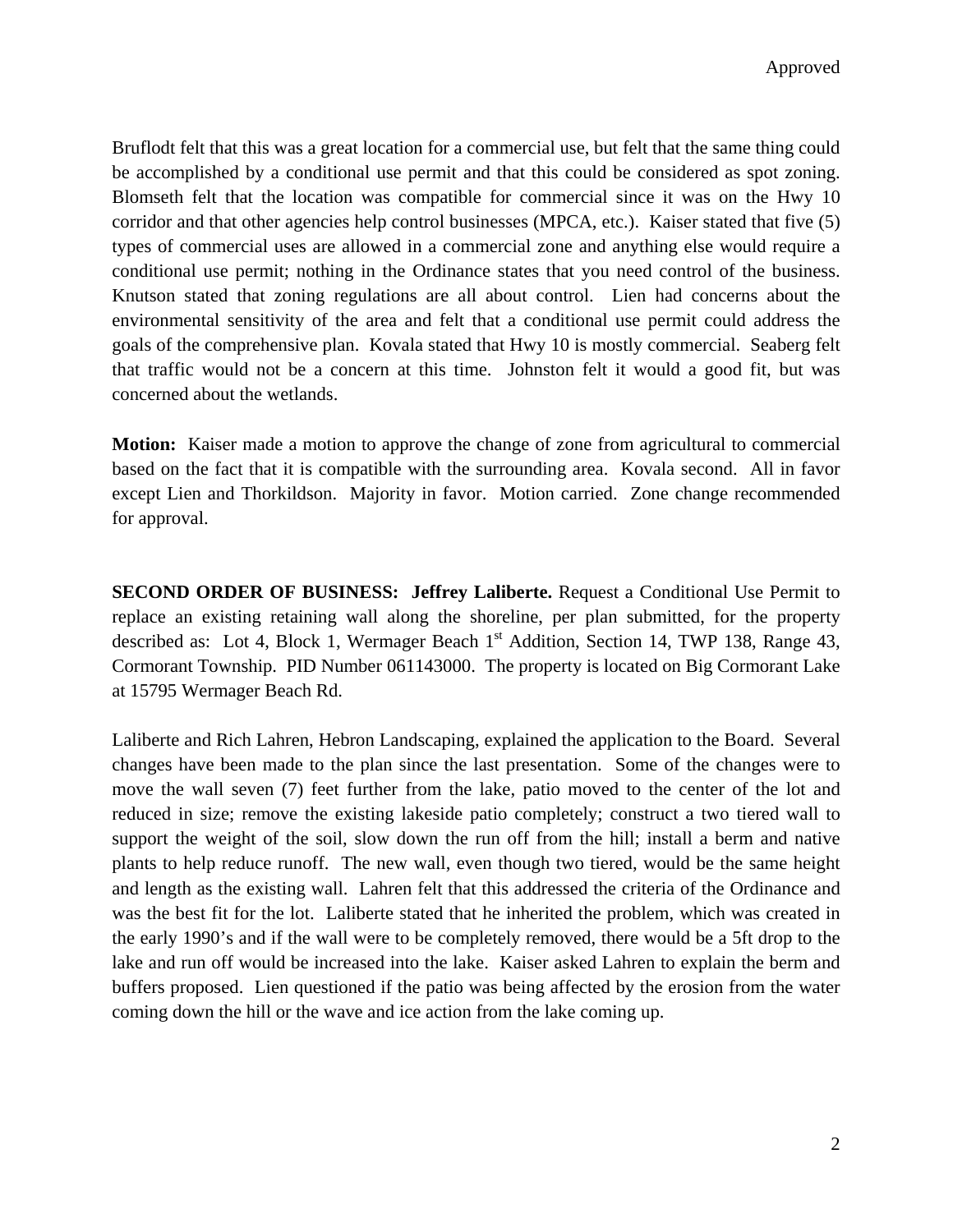Discussion was held regarding the topography of this lot in comparison to the adjoining lots; is this the minimum design of a wall that could be designed; are there other alternatives; concerns of run off; could more rip rap be added and the intent of the Ordinance.

Moritz stated that the Cormorant Lakes Watershed District had concerns about run off into the lake and wanted the water slowed down before entering the lake. Although the CLWD did not see a formal plan, this plan addresses their concerns.

No one spoke in favor of the application. No one spoke against the application. Written correspondence was received from Mary Seaworth, absent Planning Commission Member, in favor of the application and Cormorant Township in favor of the application. At this time, testimony was closed and further discussion was held.

Thorkildson stated that he understands that Laliberte inherited a mess but now with this application, there is an opportunity to restore the site to its natural state – slope the bank, plant shrubs to slow the run off. Thorkildson felt that natural rock can do just as much good as retaining wall block. Thorkildson stated that he cannot support the application. Kaiser questioned what would be the lesser of two evils, replacing the wall or restoring the slope.

**Motion:** Lien made a motion to deny a conditional use permit to replace an existing retaining wall based on the fact that it does not meet the criteria of Chapter 6, Section 8 of the Zoning Ordinance. Thorkildson second.

Kaiser questioned the findings, stating that the findings should be more in line with Chapter 8, Section 11 of the Ordinance. Consensus of the rest of the members was that the request pertains to Chapter 6, Section 8, which should prevail as findings.

A vote was taken with everyone in favor of the motion except Blomseth, Kovala and Kaiser. Majority in favor. Motion carried. Recommendation to deny the retaining wall.

**THIRD ORDER OF BUSINESS: David and Lisa Canoy.** This application has been withdrawn by the applicant.

**FOURTH ORDER OF BUSINESS: Randy Davis.** Request an Auto Dealership with an Auto salvage yard to process scrap metals and vehicles on Commercial zoned property for the property described as: PT SW1/4 NE1/4: COMM NE COR SW1/4 NE1/4 TH S 611.89'…Section 21, TWP 139, Range 41, Detroit Township. PID Number 08.0326.103. The property is located at 25720 Brandy Lake Road.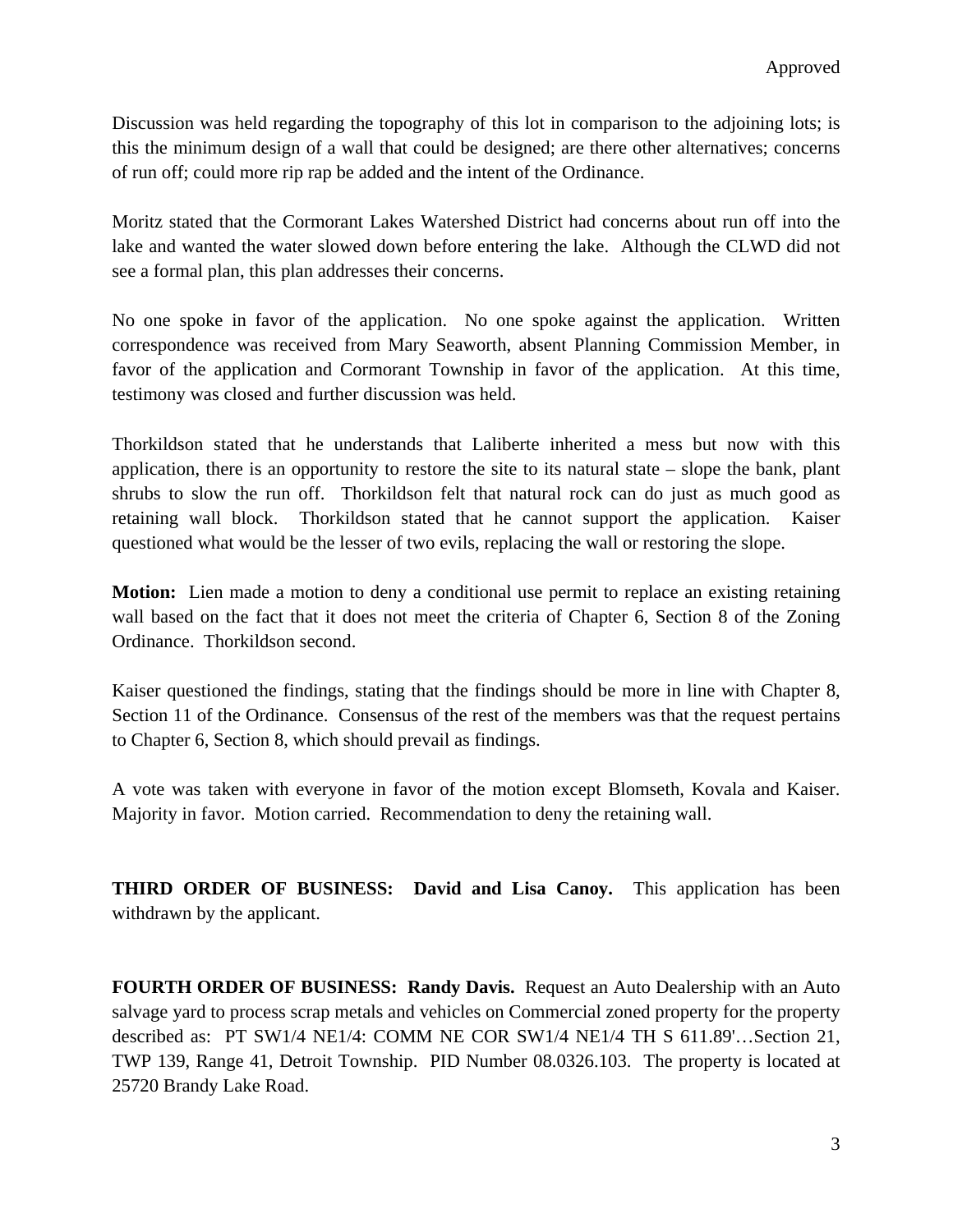Davis explained the application to the Board. His request is to start a salvage and recycling business of automobiles and begin a small used car sales lot. On this property, a 48 ft. by 70 ft. building would be constructed. All the work would be done inside except the loading and unloading of vehicles. Davis would be working in conjunction with MPCA on handling the waste products. There would be minimal noise (occasional skid steer running) and very little dust. The property is located next to the railroad tracks. A privacy wall would be constructed to shield the view from the neighboring properties. His plans are to ship out the vehicles as soon as they come in, but should cars have to be stacked outside, they would be behind the wall and no higher than the wall. Davis stated that he has contacted most of the neighbors and presented a petition with a list of those to voluntarily sign and those that he verbally talked to.

Johnston questioned if the cars are crushed and staked on the trailer. Davis stated that the trailer is an open top trailer with sides. The roofs of the vehicles are flattened with the skid steer then stacked in the trailer.

No one spoke in favor of the application. No one spoke against the application. There was no written correspondence either for or against the application. At this time, testimony was closed and further discussion was held.

Lien felt that this was the proper location for this type of business. Knutson felt that, due to the denial of Davis's last request, Davis found a better location to begin the business.

**Motion:** Kovala made a motion to approve a conditional use permit for an auto dealership with auto salvage to process scrap metals and vehicles based on the fact that it is not detrimental to the surrounding area. Johnston second. All in favor. Motion carried. Recommendation to approve the conditional use permit.

**FIFTH ORDER OF BUSINESS: Final Plat of Ida's Hideaway**, Ken Reynolds developer.

The zone change and preliminary plat was approved in June 2012. Everything is in order to approve the final plat of 7 parcels.

**Motion:** Seaberg made a motion to approve the final plat of Ida's Hideaway based on the fact that the plat meets the criteria of the Zoning Ordinance. Lien second. All in favor. Motion carried. Recommendation to approve the final plat.